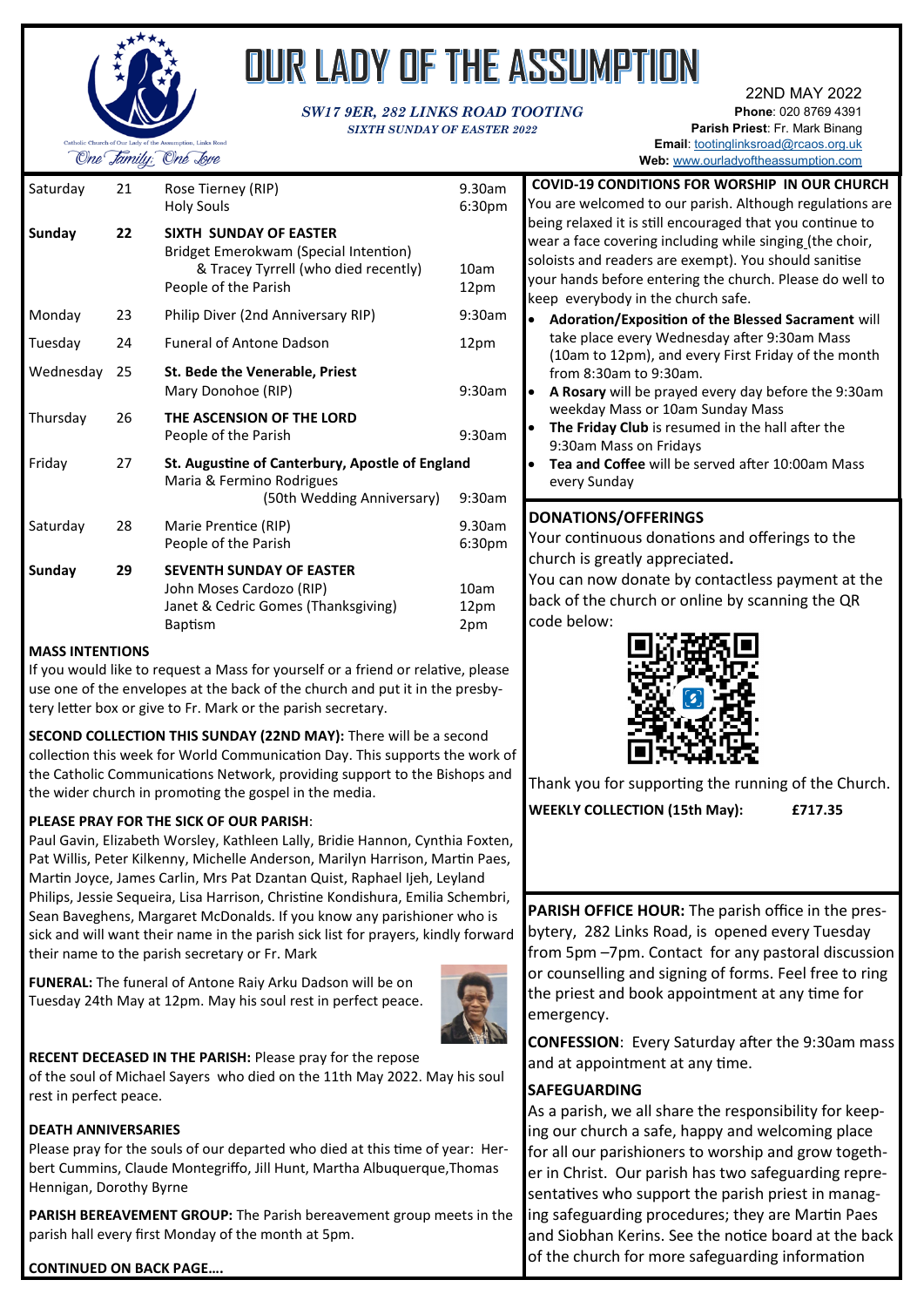**MEETING WITH YOUNG ADULTS:** Fr Mark will be meeting with all the youth/young adults in the parish - ages 18 to 30 - this Sunday (22nd May) at 1pm immediately after the 12pm Mass. Everyone in that age group are invited to attend

**REPOSITORY**: A range of Catholic goods, cards and rosaries are available in the Parish Bookshop.

**CONFIRMATION CLASSES** : Confirmation Classes are held every Wednesday in the Church at 7 pm.

#### **FIRST HOLY COMMUNION CLASSES**

Catechism classes for candidates for First Holy Communion are in progress every Saturday in the Parish Hall, 11:30am to 12:30pm. Parents kindly bring your children on time for these sessions.

**CHOIR PRACTICE:** Choir practice will be held every **MONDAY** in the church at **7pm**. Old and new members are welcome come and sing and praise God.

**APPRECIATIONS:** Thank you for being an indefatigable and dynamic parishioner. Your sincere contribution and support is highly appreciated. God bless you.

#### **PARISH DATES FOR YOUR DIARIES**

| 1) First Holy Communion                           | 19th June - 12pm     |
|---------------------------------------------------|----------------------|
| 2) Confirmation                                   | 17th July - 12pm     |
| 3) Parish Feast Day/International Day Celebration | 14th August - 11am   |
| 4) Archbishop John Wilson Pastoral Visit          | 11th December - 10am |
|                                                   |                      |

**SYNOD 2023**: We have put an update on our website, please see <https://stmarystooting.weebly.com/synod.html> (there is a link also on the home page of our website). Please continue to pray for the Synod—there are prayer cards are at the back of the church and the synod prayer is shown below:

#### Prayer for the Synod:

We stand before You, Holy Spirit, as we gather together in Your name.

With you along to guide us, make Yourself at home in our hearts; Teach us the way we must go And how we are to pursue it.

We are weak and sinful: do not let us promote disorder. Do not let ignorance lead us down the wrong path nor partiality influence our actions.

Let us find in You our unity so that we may journey together to eternal life and not stray from the way of truth and what is right.

All this we ask of You who are at work in every place and time. in the communion of the Father and the Son, forever and ever.

Amen.

#### **WELCOME TO NEW PARISHIONERS**

We welcome all new parishioners. We are pleased to have new members in our parish family. Be a part of us. We love you. God bless you.

# **"**OUR LADY OF THE ASSUMPTION, ONE FAMILY, ONE LOVE**"**